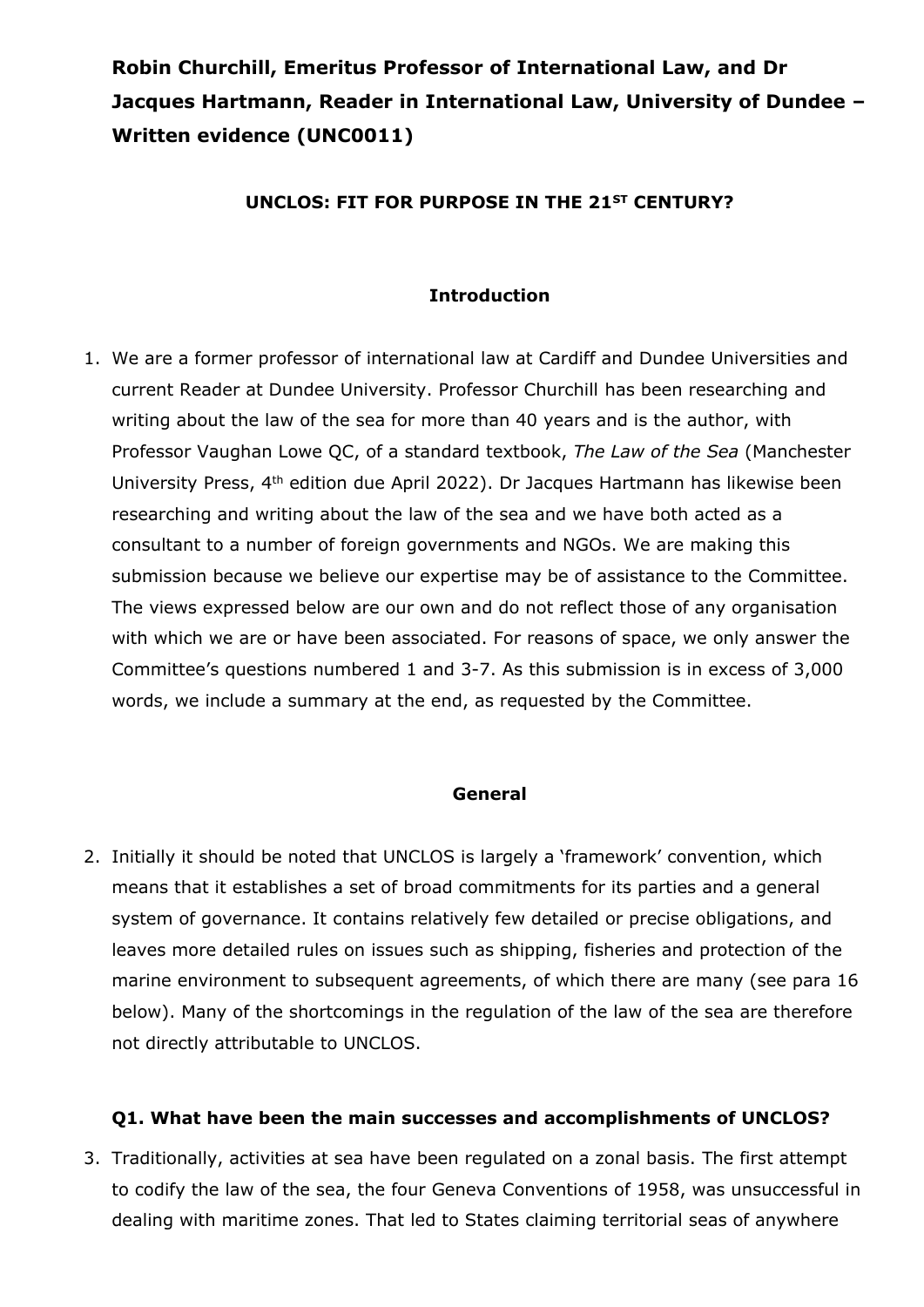between three and 200 nautical miles (nm) in breadth and zones beyond the territorial sea for various purposes and of varying breadths. It further led to fears that technologically advanced States would arrogate large areas of the seabed to themselves. Not surprisingly, there were numerous disputes, such as the UK's 'cod wars' with Iceland (1958-1976). UNCLOS put an end to such claims and the chaotic situation that resulted. It established:

- a maximum limit for the *territorial sea* of 12 nm;
- a 24-nm *contiguous zone* within which coastal States may enforce their customs, fiscal, immigration and sanitary laws;
- a 200-nm *exclusive economic zone* (EEZ) within which coastal States have various resource-related rights and other States enjoy the freedoms of navigation, overflight and the laying of cables and pipelines; and
- established a definite, if complex, formula for determining the *outer limit to the continental shelf*, with a body of independent experts, the Commission on the Limits of the Continental Shelf, to ensure that States comply with that formula.
- 4. Although there has been a minor amount of non-compliance with some of the established rules, the UNCLOS has essentially stood firm for the past 40 years and shows every sign of continuing to do so. UNCLOS has thus provided a stable framework for regulating activities at sea, something that had never previously existed. This is probably the greatest achievement of UNCLOS.
- 5. A second achievement has been to provide a regime for regulating the mining of minerals from the seabed beyond the continental shelf, in the so-called International Seabed Area (the seabed and ocean floor and subsoil thereof, beyond the limits of national jurisdiction). Prior to the adoption of UNCLOS, there was a fear that deep sea mining would become a free-for-all. Even subsequently, there was a period of time, in the late 1980s and early 1990s, when it looked as though many industrialised countries would not ratify UNCLOS and instead set up their own mining regime. That danger was averted with the conclusion of an agreement in 1994 which, while euphemistically described as merely 'implementing' Part XI of UNCLOS, in fact radically amends it. The agreement encouraged industrialised countries to ratify UNCLOS. Since then, the International Seabed Authority, which is charged with regulating deep sea mining in the Area, has adopted three sets of regulations governing exploration for manganese nodules, polymetallic sulphides and cobalt-rich ferromanganese crusts. The Authority is currently drafting regulations for commercial mining, with a deadline of June 2023. A major issue is how far those regulations will be able to mitigate the inevitable harm to the marine environment caused by deep sea mining.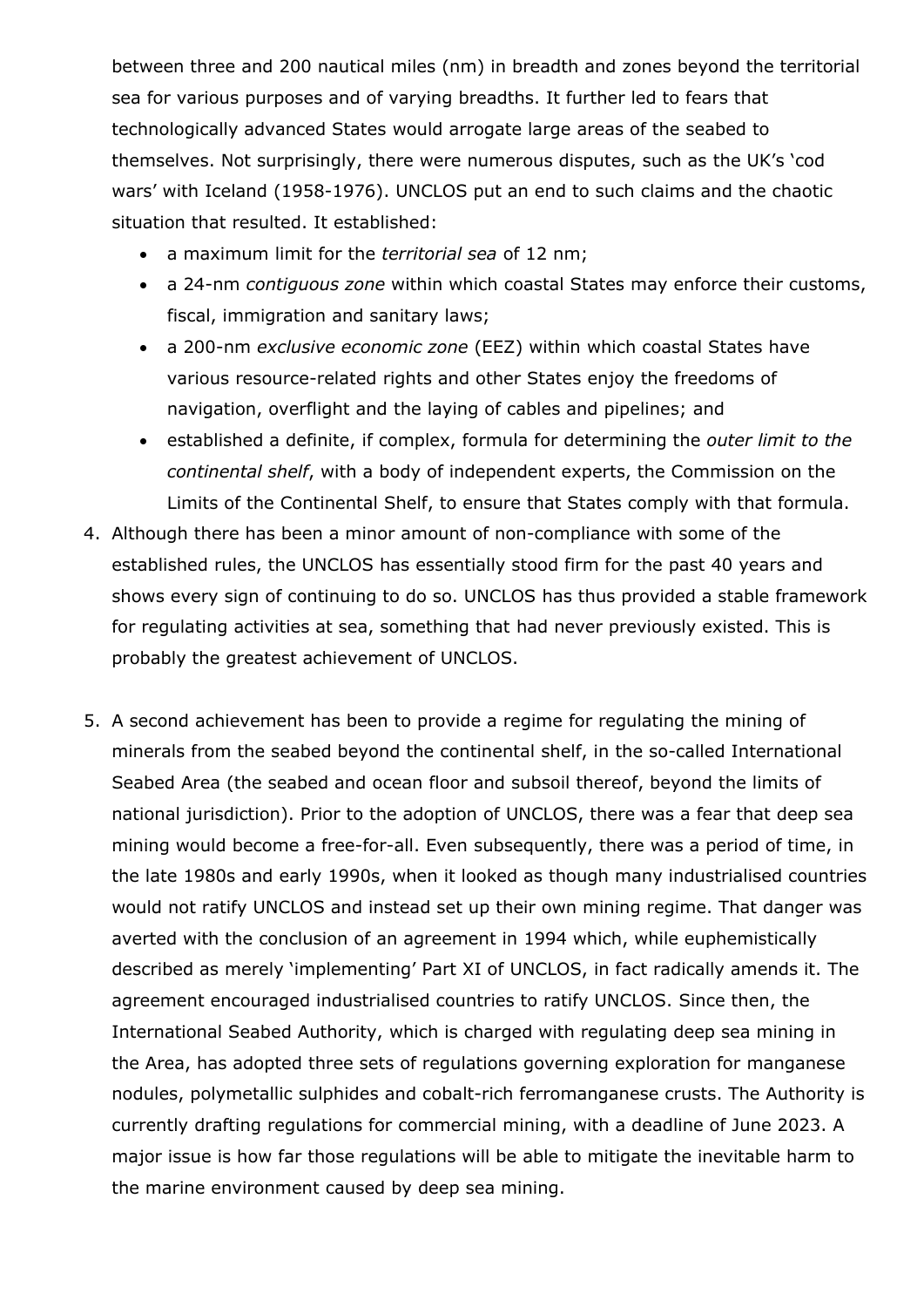- 6. A third achievement of UNCLOS is that it has attracted near-universal participation. Of the UN's 193 members, 164 are parties to UNCLOS, along with four non-members (Cook Islands, European Union, Niue and Palestine). That contrasts with the 1958 Geneva Conventions, which were ratified by less than half of then existing States. Even for non-parties, which include Iran, Israel, Libya, Turkey and the USA, many of the provisions of UNCLOS are binding because they represent customary international law.
- 7. Fourth, as a framework convention UNCLOS has acted as a catalyst for the adoption of large number of other treaties relating to the sea (see further para. 16 below). Many of those treaties are predicated on the jurisdictional and zonal scheme laid down by UNCLOS.
- 8. Fifth, UNCLOS contains a system of dispute settlement under which any State party to a dispute concerning the interpretation and application of UNCLOS may (subject to some exceptions) refer that dispute to adjudication without the consent of the other party, such consent is normally being required for other courts or tribunals to have jurisdiction. UNCLOS's dispute settlement system is therefore relatively rare among multilateral treaties. Around a dozen subsequent treaties make use of the UNCLOS system.
- 9. Last, as a framework convention UNCLOS is sufficiently flexible that it has been able to develop in various ways, even though its formal amendment procedures are too cumbersome to be useful. First, two so-called implementation agreements have been concluded. The first, on deep sea mining, has already been mentioned (para. 5). The second agreement was concluded in 1995 and develops in considerable detail the laconic provisions of UNCLOS on the conservation and management of straddling fish stocks (i.e. stocks that are found both in the EEZ and high seas or that migrate between them) and highly migratory fish species, such as tuna. Currently, an ongoing UN conference, scheduled to conclude in 2022, is elaborating what may turn out to be a third implementation agreement, on the conservation of marine biodiversity and the equitable sharing of marine genetic resources in areas beyond national jurisdiction. A second means of developing UNCLOS has been through the so-called 'rules of reference'. Those are rules that require UNCLOS parties to adopt measures to give effect to provisions in other treaties, even if they are not parties to them. For example, Article 210(6) of UNCLOS requires States parties to adopt national laws to control the dumping of waste at sea that are 'no less effective than the global rules and standards'. As global rules have been tightened over the past 30 years, so has the obligation under UNCLOS. Third, the UN General Assembly has adopted a large number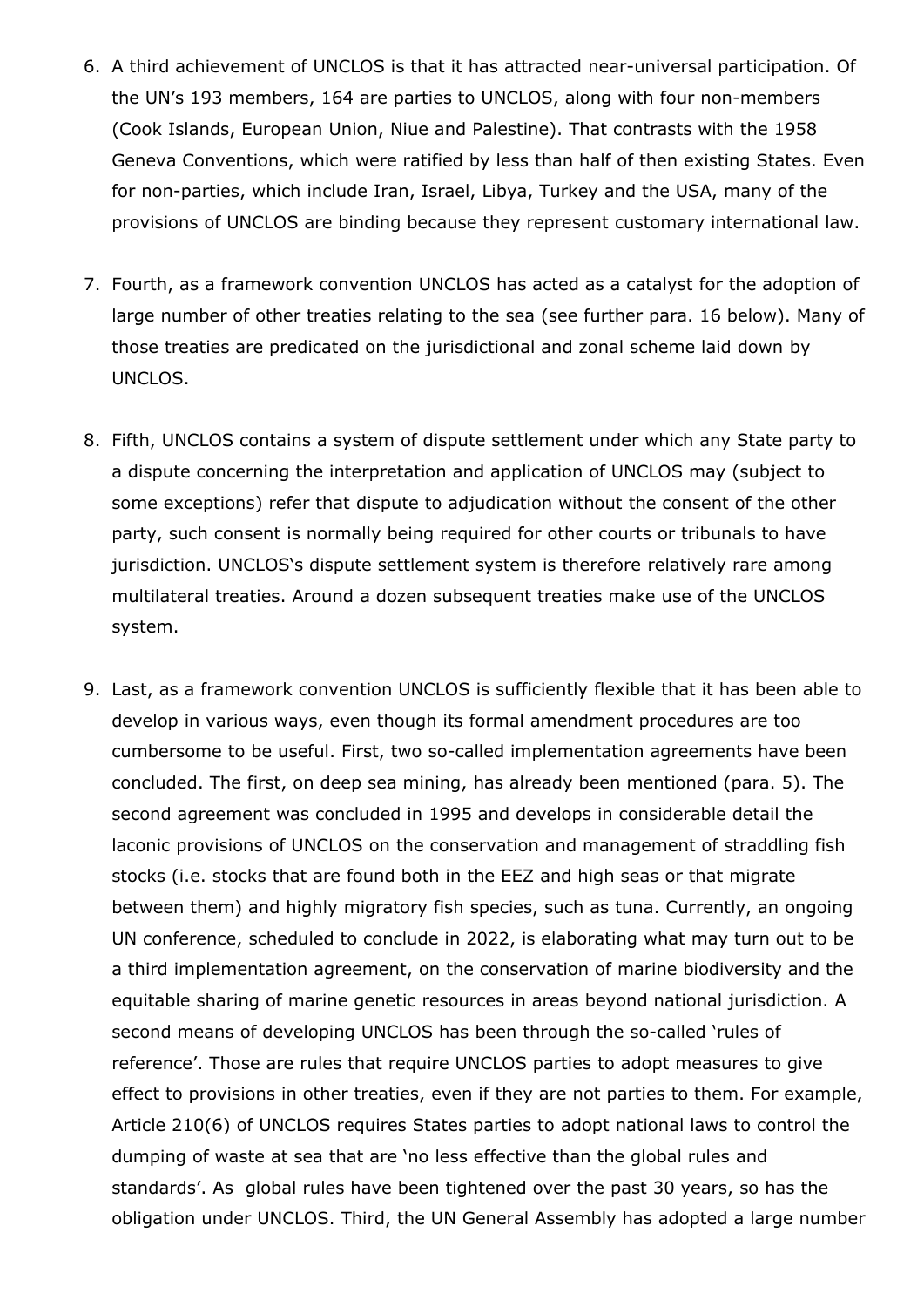of resolutions relating to UNCLOS, some of which may be regarded as 'subsequent practice in the application of a treaty', which means they shall be taken into account when interpreting UNCLOS. An example concerns provisions of UNCLOS that require coastal States, in respect of their EEZs, to take measures when setting allowable catches that 'are designed . . . to maintain or restore populations of harvested species at levels which can produce the maximum sustainable yield [MSY], as qualified by relevant environmental and economic factors'. In the past it has been argued that the 'economic factors' qualification would allow a coastal State to set an allowable catch at practically any level in order to benefit its fishing industry, even if that resulted in fishing above the level of MSY. It is doubtful that such a reading can still be maintained in view of a host of General Assembly resolutions, adopted since 2000, calling for fish stocks to be restored or maintained at levels of MSY 'as determined by their biological characteristics', without mention of possible qualification by environmental or economic factors. Last, UNCLOS has been developed through interpretation by international courts and tribunals. Examples of such development include the provisions relating to maritime boundary delimitation and environmental impact assessment.

10.In spite of its achievements, UNCLOS does have shortcomings. It reflects the time at which it was negotiated. Thus, it does not directly address climate change, has very little to say about the conservation of marine biodiversity and raises some compatibility issues with future issues, such as autonomous shipping. Some of its provisions are compromises that have resulted in provisions that are almost empty, such as those on the delimitation of boundaries between overlapping EEZs and continental shelves, or are too broad brush to be helpful, such as those concerning the conservation and management of shared fish stocks. Many of these shortcomings can be, and have been, addressed by the various means for the development of UNCLOS outlined in the previous paragraph or by other treaties (see para. 16 below), which shows the functioning of UNCLOS as a framework convention.

### **Q3. How is UNCLOS enforced and how successful is its enforcement? How successful is dispute resolution under UNCLOS?**

11.As a framework convention UNCLOS contains relatively few substantive obligations. Most law applying at sea is national law and does not implement UNCLOS, although it may implement some of the treaties referred to in para. 16: most breaches of such law are by non-State actors as most activities at sea are carried out by private persons. Thus, the question of enforcement of UNCLOS in respect of States parties arises less often than might be supposed.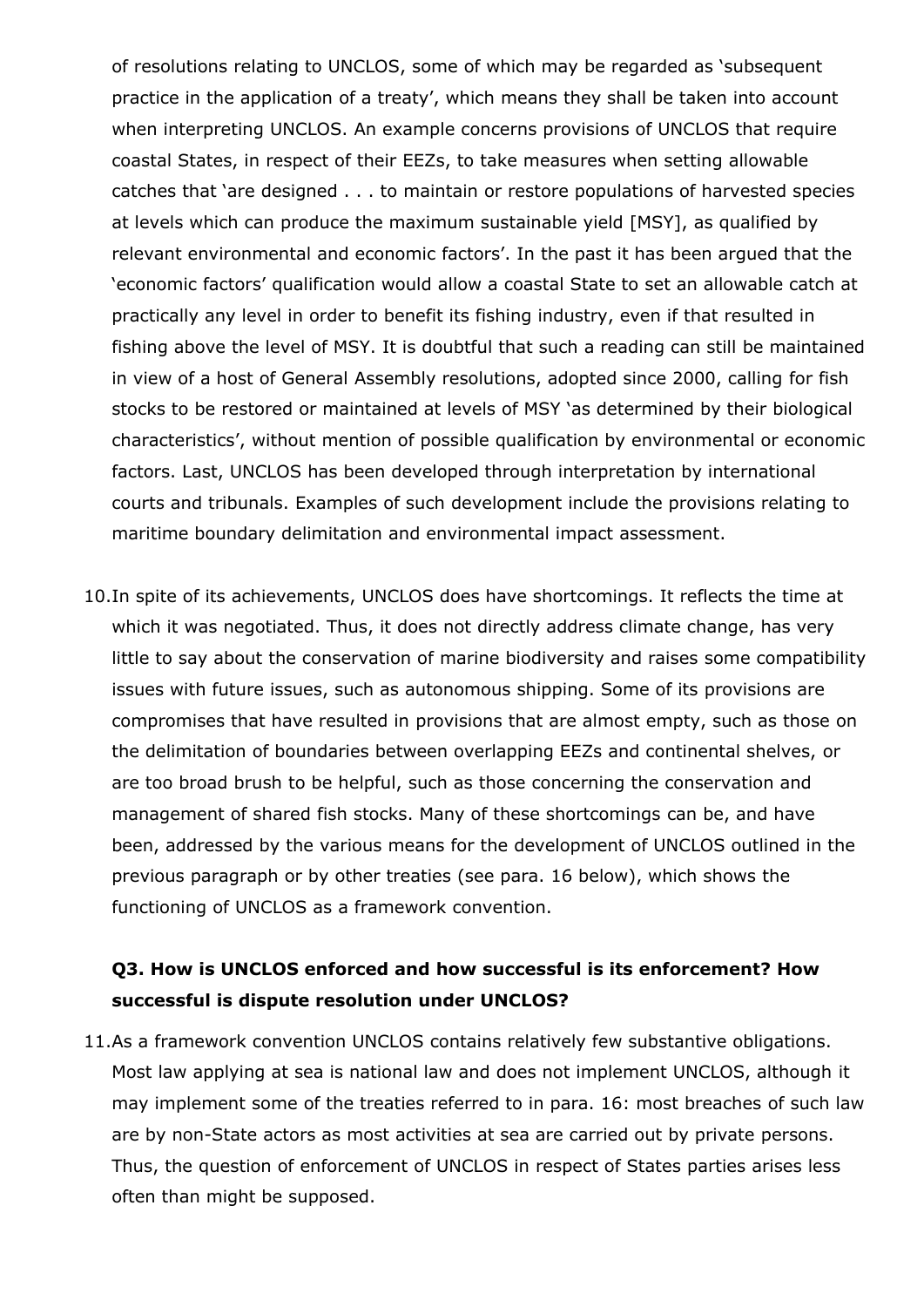- 12.Where one State (State A) considers that another State (State B) has violated its (State A's) rights, and State B's correlative duties, there are a number of means open to State A to try to secure State B's compliance with its obligations. A first means is retortion (i.e. a legal but unfriendly act) against State B. Most instances of retortion in relation to UNCLOS have taken the form of protest and assertion of rights. Either before or after an act of retorsion, State A could seek to resolve the matter through negotiation. In practice, this often works. If it did not, but the alleged violation of UNCLOS by State B was relatively minor and appeared to be a one-off incident, there would be little point in State A taking the matter further. Where, however, a violation was more serious and/or ongoing, and could not be settled by negotiation, State A could take counter-measures against State B (i.e. an act that would otherwise be illegal) in order to induce compliance, provided that the counter-measure was proportionate. For example, if State B had refused passage through its territorial sea to ships carrying nuclear waste of State A's nationality, State A could retaliate by denying State B's ships access to its ports. In practice, counter-measures rarely seem to be used to induce compliance with UNCLOS, perhaps because of the fear of adverse effects. If State A resorted to counter-measures but failed to induce State B to comply, State A could use the compulsory dispute settlement machinery of UNCLOS (mentioned in para. 8 above) to refer State B's non-compliance to a court or tribunal, provided that the matter did not fall within one of the exceptions to compulsory settlement. In practice, relatively little use has been made of this possibility, perhaps because of the cost, effort and time required to prepare and conduct international litigation.
- 13.Most of the duties imposed on States by UNCLOS give rise to a co-relative right for other States, and thus may be enforced in the ways explained in the previous paragraph. However, there are some duties, relating mainly to fisheries conservation, safety standards for ships and environmental protection, that do not give rise to a corelative right. In such cases, a State will not usually have sufficient interest to try to enforce alleged non-compliance with such duties by another State. A rare example is the *South China Sea* case (*Philippines v. China*), where the Philippines successfully argued that China was in breach of its duty to protect rare and fragile ecosystems and the habitat of threatened and endangered species. There is also an exception in relation to the International Seabed Area, where the International Seabed Authority is charged with ensuring that those engaged in seabed mining comply with their environmental obligations.
- 14.Turning to the second half of Q3, inter-State litigation is relatively infrequent (except in the World Trade Organisation – WTO), and use of the dispute settlement procedures of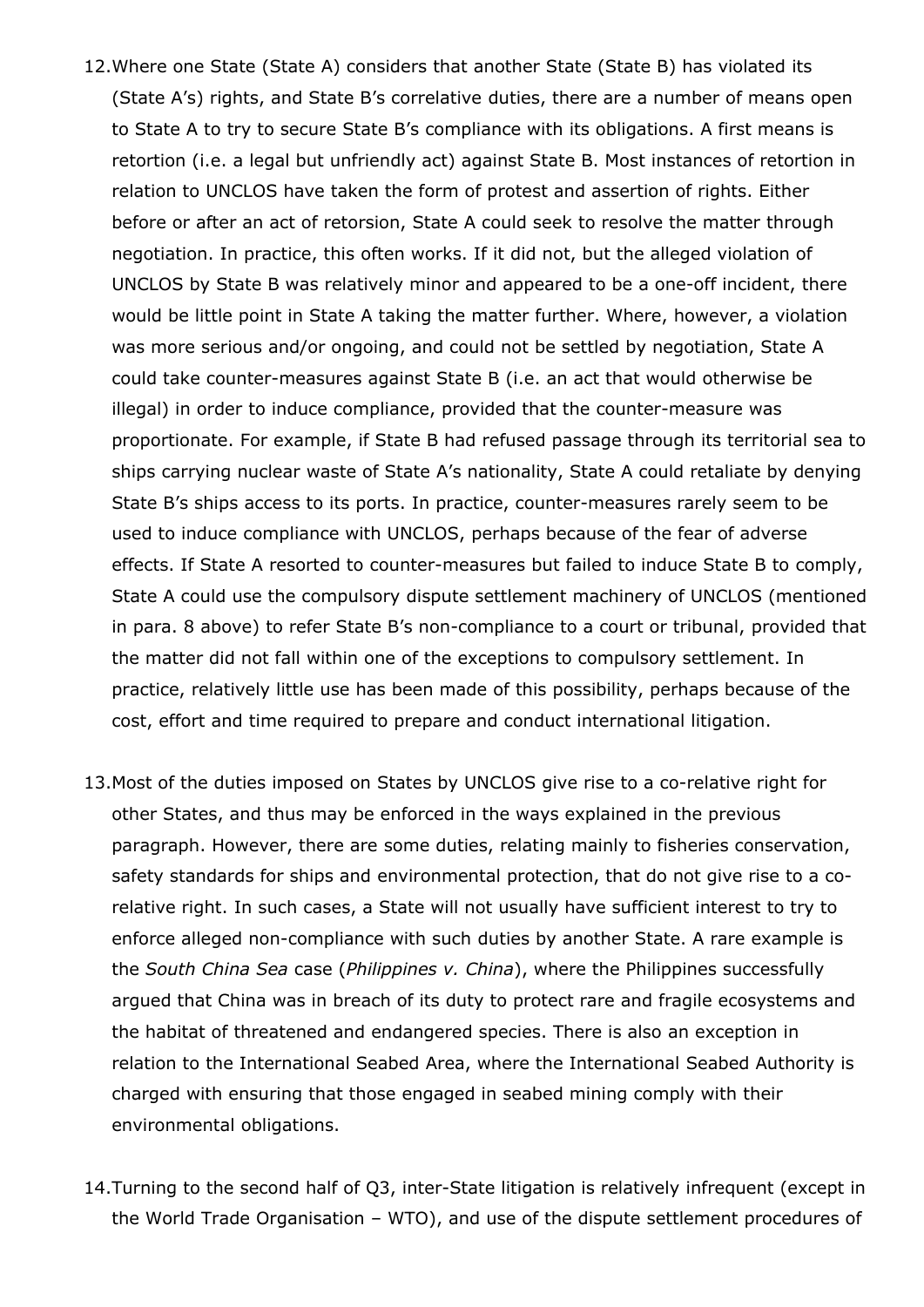UNCLOS is no exception. In the quarter of a century or so that those procedures have been available – and leaving aside the specialised procedure whereby a flag State of an arrested fishing vessel may apply to the International Tribunal for the Law of the Sea (ITLOS) for its release on payment of a bond (which has been used nine times) – only 24 cases have to date been referred to adjudication, nine to the ITLOS and 15 to arbitration. Of these, seven did not result in a judgment on the merits, either because the tribunal concerned lacked jurisdiction or the case was settled out of court. In addition, four cases are still ongoing. Of the 13 cases where there has been a judgment on the merits, six concerned the wrongful arrest and/or detention of a ship and five maritime boundary delimitation. The other two cases were the *Chagos Marine Protected Area case* (*Mauritius v. UK*) and *South China Sea case,* mentioned above. Compliance with a judgment seems only to have been a problem in two cases. In the *Arctic Sunrise* case, Russia rejected an award finding Russia's arrest and detention of a Dutch-flagged Greenpeace ship unlawful. However, two years later (in 2019) it settled the case with the Netherlands and paid an undisclosed amount in compensation. The other case is the *South China Sea* case where China refused to participate in the arbitration, rejected the award, and published a lengthy rebuttal of the tribunal's findings. Non-compliance is, nonetheless, rare.

15.Apart from adjudication, the ITLOS has given two advisory opinions. There has also been one instance of 'compulsory' conciliation, which successfully resolved a lengthy, festering dispute between Australia and Timor Leste over their maritime boundary. It should also be noted that since UNCLOS entered into force in 1994, the International Court of Justice has delimited maritime boundaries in eight cases (and there are a further three boundary cases pending), but its jurisdiction in those cases did not derive from UNCLOS. It is noteworthy that all these cases disputed were settled peacefully.

# **Q4. What are the other important international agreements and treaties that complement UNCLOS?**

### **Q5. What is the role of the IMO and other international organisations in developing UNCLOS and the law of the sea?**

16.As noted initially, UNCLOS is a framework convention, with numerous subsequent agreements on more detailed issues. The following provides an overview below of the main treaties in terms of subject matter.

**Shipping.** The IMO has developed a comprehensive set of treaties relating to the safety and seaworthiness of ships and for preventing pollution from shipping. These treaties are binding on more than 95% of the world merchant fleet by weight; may be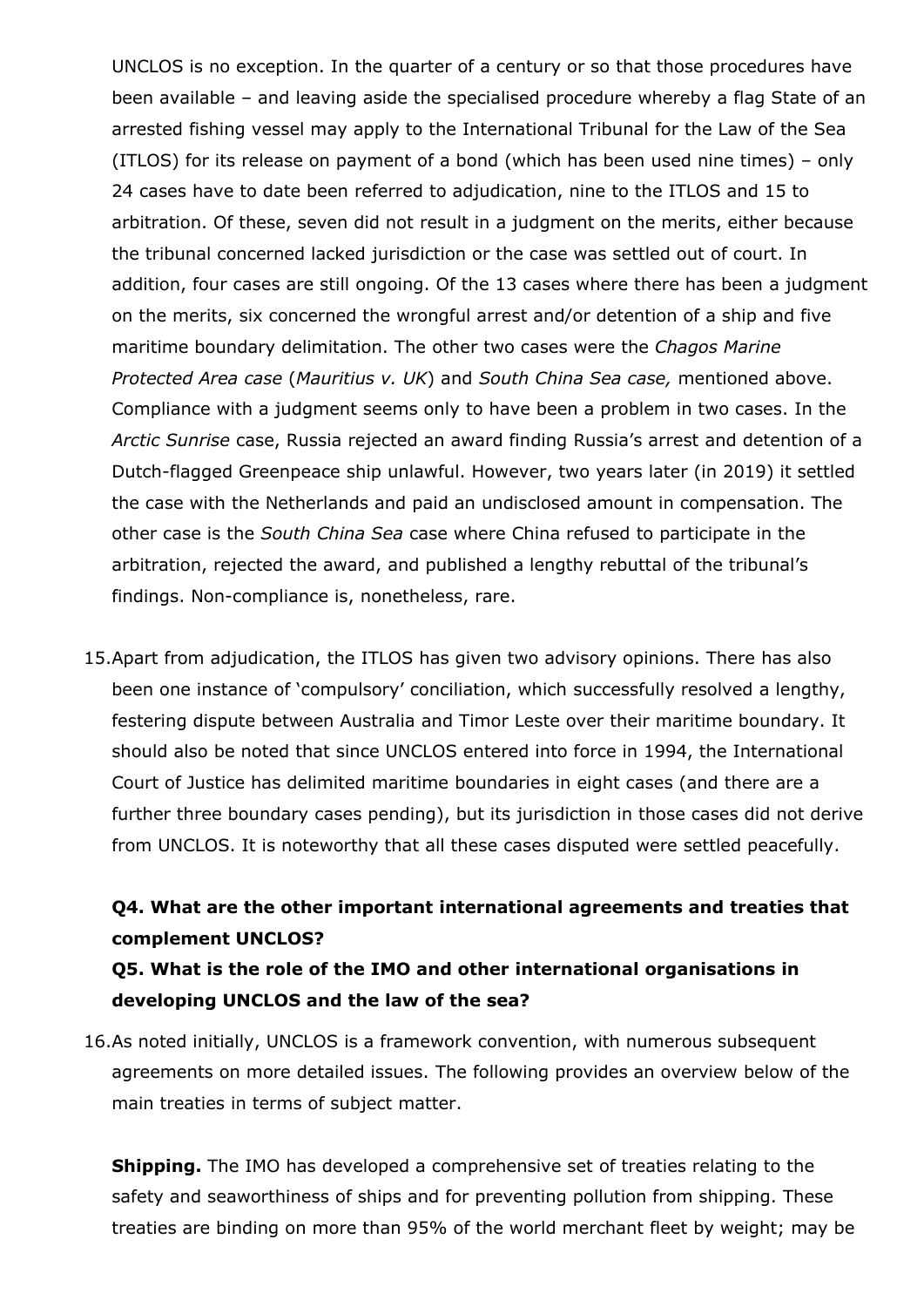easily amended to take account of developments in technology and in response to shipping accidents; and are effectively enforced by port States through a system of port State control, co-ordinated on a regional basis through regional agreements, and by the IMO's mandatory flag State audit scheme. The treaties have led to a reduction in sub-standard ships, and consequently in shipping accidents, environmental disasters and casualties. The working conditions of seafarers are regulated by treaties adopted by the International Labour Organisation (ILO), notably the Maritime Labour Convention (2006). Since it came into force in 2013, it has led to improvement in working conditions, not least because it has a number of mechanisms for its enforcement.

**Fisheries.** At the global level, the Food and Agriculture Organisation (FAO) has adopted two treaties, the Compliance Agreement (1993), which is designed to improve compliance with fisheries management measures adopted for the high seas, and the Port State Measures Agreement (2009), which is designed to deny vessels that have fished illegally access to markets for their catches. The FAO has also adopted various 'soft law' measures, notably the Code of Conduct for Responsible Fisheries (1995) and four international plans of action, on illegal, unreported and unregulated (IUU) fishing, fishing vessel capacity, the incidental catching of seabirds, and sharks. Although these instruments are not legally binding, there is an expectation that States will comply with them and they are required to report on their implementation of them to the FAO at regular intervals. In addition, the WTO is currently trying to produce a treaty to phase out fisheries subsidies, which have undoubtedly contributed to the overfishing of many stocks. At the regional level, there is a network of treaties establishing some 20 regional fisheries management organisations/arrangements for the management of high seas fish stocks. These bodies have to date had a somewhat chequered history. They have not always been able to set catches at the levels advised by scientists; where catch limits have been agreed, they have not always been complied with; and in some cases conservation efforts have been undermined by the action of non-members of the body concerned. Consequently, there has been overfishing of high seas fish stocks, as indeed there has been within EEZs.

**Pollution.** There are global treaties to control pollution from shipping and the dumping of wastes at sea, which have resulted in reductions in pollution from ships (particularly of oil) and the dumping of the most noxious wastes. But there are no global rules addressing pollution from land-based sources (around 80% of all marine pollution, such as plastic pollution) and offshore petroleum activities. Instead, they are regulated by a dozen or so regional treaties, many concluded under the UN Environment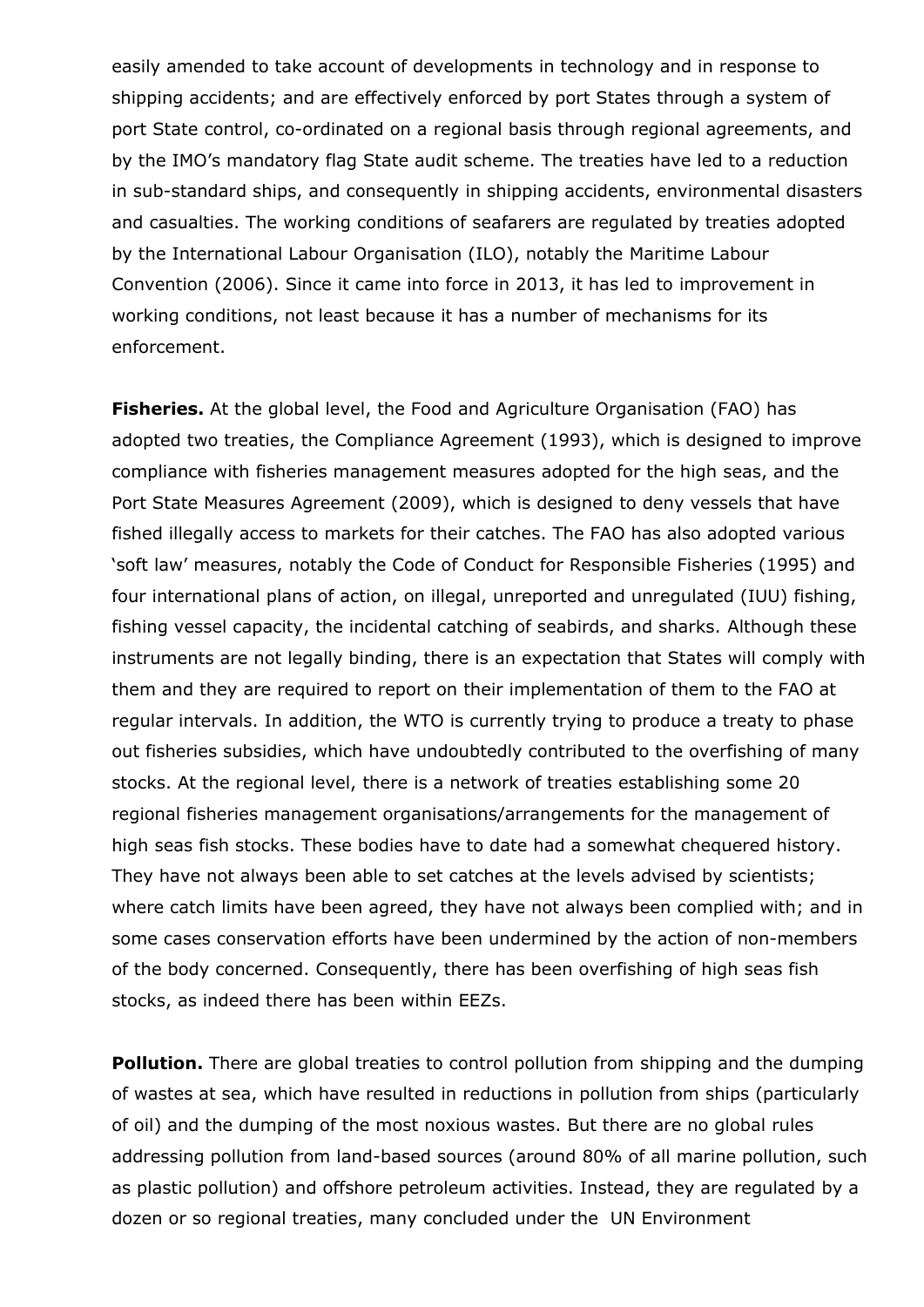Programme's Regional Seas Programme, but these treaties do not cover all the regions of the world.

**Conservation of marine biodiversity.** There are many treaties aimed at conserving various aspects of marine biodiversity. At the global level they include the Convention on Migratory Species, the Convention on International Trade in Endangered Species, the Whaling Convention, UNESCO's World Heritage Convention and the Ramsar Convention on Wetlands, and there may in time be an agreement on the conservation of biodiversity in areas beyond national jurisdiction, as explained above. At the regional level, there are a number of supplementary agreements under the Migratory Species Convention, covering, *inter alia*, seals, sharks, small cetaceans and turtles, and several of the regional pollution treaties mentioned above also deal with the conservation of biodiversity. The latter have led to the establishment of many marine protected areas in various parts of the world.

**Criminal activity on the high seas.** In recent decades the high seas, have become the scene of considerable criminal activity. UNCLOS deals in detail only with piracy. However, a growing network of treaties is gradually being developed to combat other types of crime. To date, there are treaties dealing with maritime terrorism and drug and people trafficking. One notable characteristic of such treaties is that they supplement the traditional system of exclusive flag State jurisdiction on the high seas (which is codified in UNCLOS) by authorising other States to take various forms of enforcement action against ships suspected of engaging in the activities proscribed by those treaties, although the consent of the flag State is necessary before a ship is boarded.

#### **Challenges**

### **Q6. What are the main challenges facing the effective implementation of UNCLOS?**

17.There are many challenges to good order at sea, the sustainable use of marine resources and the protection of the marine environment. The most important is the warming and acidification of seawater and sea level rise caused by global climate change. Other challenges include the pollution of the sea by plastics and microplastics; the adverse impact of the fishing industry on the marine environment (the sustained overfishing of around 30% of target stocks; killing or injuring non-target species, such as dolphins, seabirds and turtles; and damaging seabed habitats) and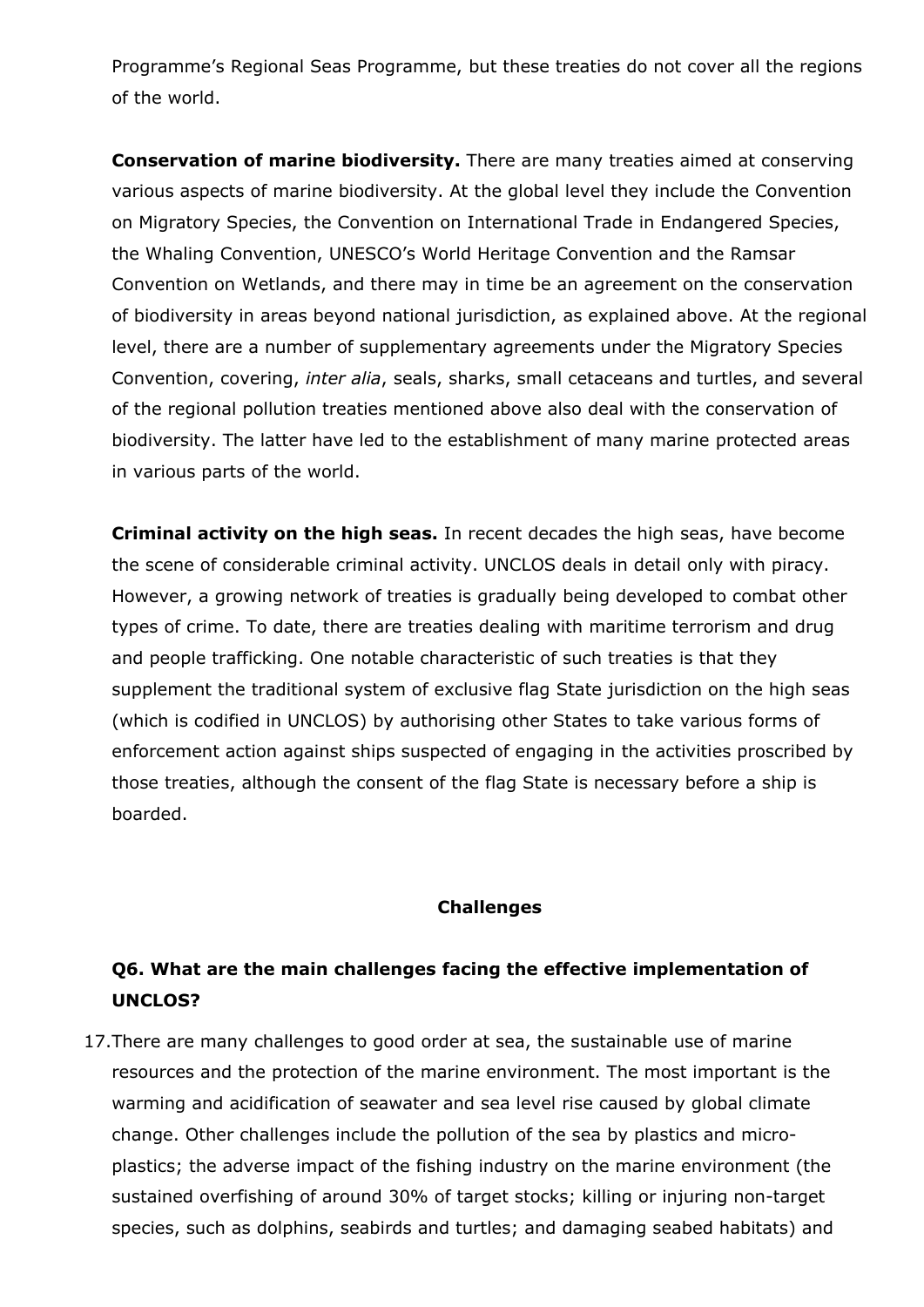certain forms of criminality, such as trafficking. Most of these challenges do not derive from poor implementation of UNCLOS. Some may be due to poor implementation of certain of the other treaties referred to in the previous paragraph. Others, such as the effects of climate change, plastic pollution and trafficking are essentially manifestations of problems arising on land and therefore cannot only be tackled in a framework convention on the law of the sea.

- 18.We will discuss two of the challenges specifically mentioned by the Committee: climate change and human rights. The effects of climate change on the oceans are due to greenhouse gas emissions. The IMO is taking measures to reduce emissions from ships, which are responsible for about 3% of the global total. Almost all the remainder comes from sources on land. International action to reduce such emissions is coordinated through another framework convention, *viz*. the UN Framework Convention on Climate Change. As for the impact of climate change on the oceans, the rise in sea water temperatures is causing changes to the distribution of fish stocks. That may require changes to regimes that manage stocks co-operatively, such as regional fisheries management organisations/arrangements and bilateral/regional arrangements for shared stocks. An example is north-east Atlantic mackerel. Until a few years ago the stock was managed co-operatively by the EU, the Faroe Islands and Norway. Climate-induced changes have affected the distribution of the mackerel so that it is now also found in the EEZ of Iceland and on the high seas. Thus, the former trilateral arrangement has become outdated, but an effective arrangement to replace it has not yet been agreed. Such developments do not require any changes to UNCLOS because its provisions on shared and straddling fish stocks are so broad-brush as not to be affected. That is not necessarily the case with sea level rise, which in many parts of the world will impact on the baselines from which maritime zones are delineated by causing the low-water line to recede, low-tide elevations to become wholly submerged and islands to become low-tide elevations or disappear, including some low laying island States. Such developments could require some adjustment to the UNCLOS rules, but opinion is divided on this matter. If change is required, that need not necessarily come through amendment of UNCLOS or the conclusion of a further implementing agreement. It could result from the practice of States (see para. 9 above), as is already happening to some extent in the Pacific Ocean, or the work of the International Law Commission, which has recently put 'Sea-level rise in relation to international law' on its agenda.
- 19.Turning to human rights. There have been several notable rulings applying global and regional human treaties to incidents at sea. In addition, since 2013 the human rights of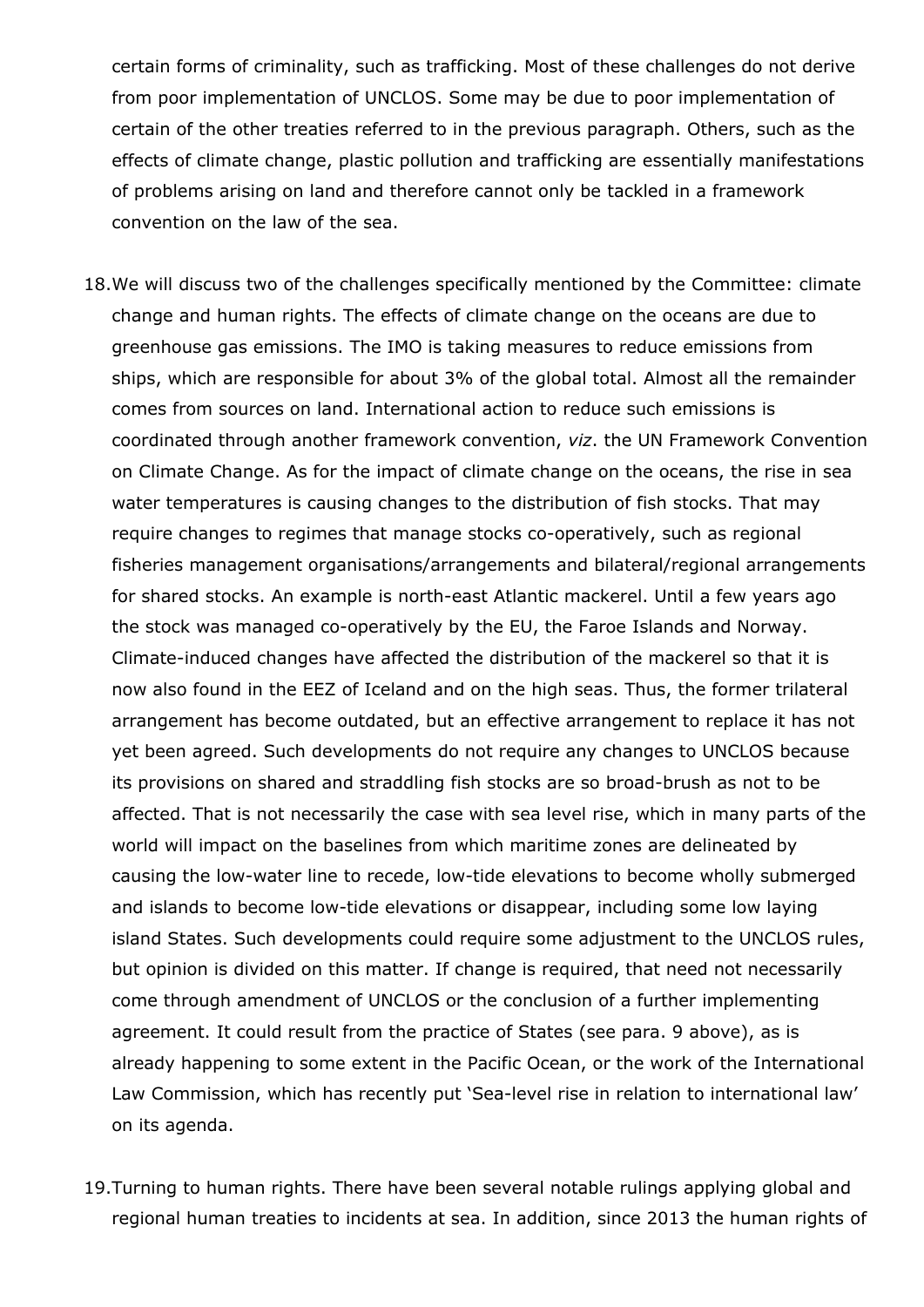seafarers have been protected under the ILO's Maritime Labour Convention (see para. 18 above), which has its own enforcement mechanisms. In the light of these developments, there is no need to add provisions on human rights to directly to UNCLOS.

- 20.Some of what may be genuinely regarded as problems with the implementation of UNCLOS come down to the (often deliberate) ambiguity or vagueness of some of its provisions. For example, the disputes that have arisen from time to time between China and the USA over the actions of US warships and military aircraft in China's EEZ are due to a lack of clarity in UNCLOS. Warships and military aircraft have a right of navigation and overflight through and over the EEZ, as well as to engage in 'other internationally lawful uses of the sea related to' navigation and overflight. There are legitimate differences of opinion between some developed and some developing States on the interpretation of this provision, which was left deliberately ambiguous during the negotiations of UNCLOS. If an attempt was made to clarify the law by amending UNCLOS, it is doubtful that agreement on a revised text could be reached today. As long as incidents are relatively infrequent and do not escalate into something more serious (as has been the case up to now), it is probably best to live with an unclear text.
- 21.Other problems with the implementation of UNCLOS may be due to a lack of resources or bureaucratic inertia. Some States have failed to manage their maritime zones effectively due to a lack of resources rather than the absence of the will to do so. For example, many West African States have not succeeded in preventing extensive illegal fishing in their EEZs by foreign vessels because they lack adequate means of enforcement. The answer to that problem lies not so much with trying to enforce UNCLOS as for rich countries to help those States establishing the necessary enforcement capacity. Bureaucratic inertia may also explain why a considerable number of States have failed to provide the UN with the information on the delineation and delimitation of their maritime zones that is required by UNCLOS.

## **Q7. In the light of these challenges, is UNCLOS still fit for purpose? Can it or should it be renegotiated to better reflect these challenges?**

22.In our view the primary purpose of UNCLOS is to provide a framework to allow activities at seas to be regulated in an orderly and sustainable way, not to provide every last detail as to how that should be done. That is a task for other instruments, as mentioned above. In our view, UNCLOS does provide an appropriate framework and is therefore broadly fit for purpose. To the extent that it is not, its defects can be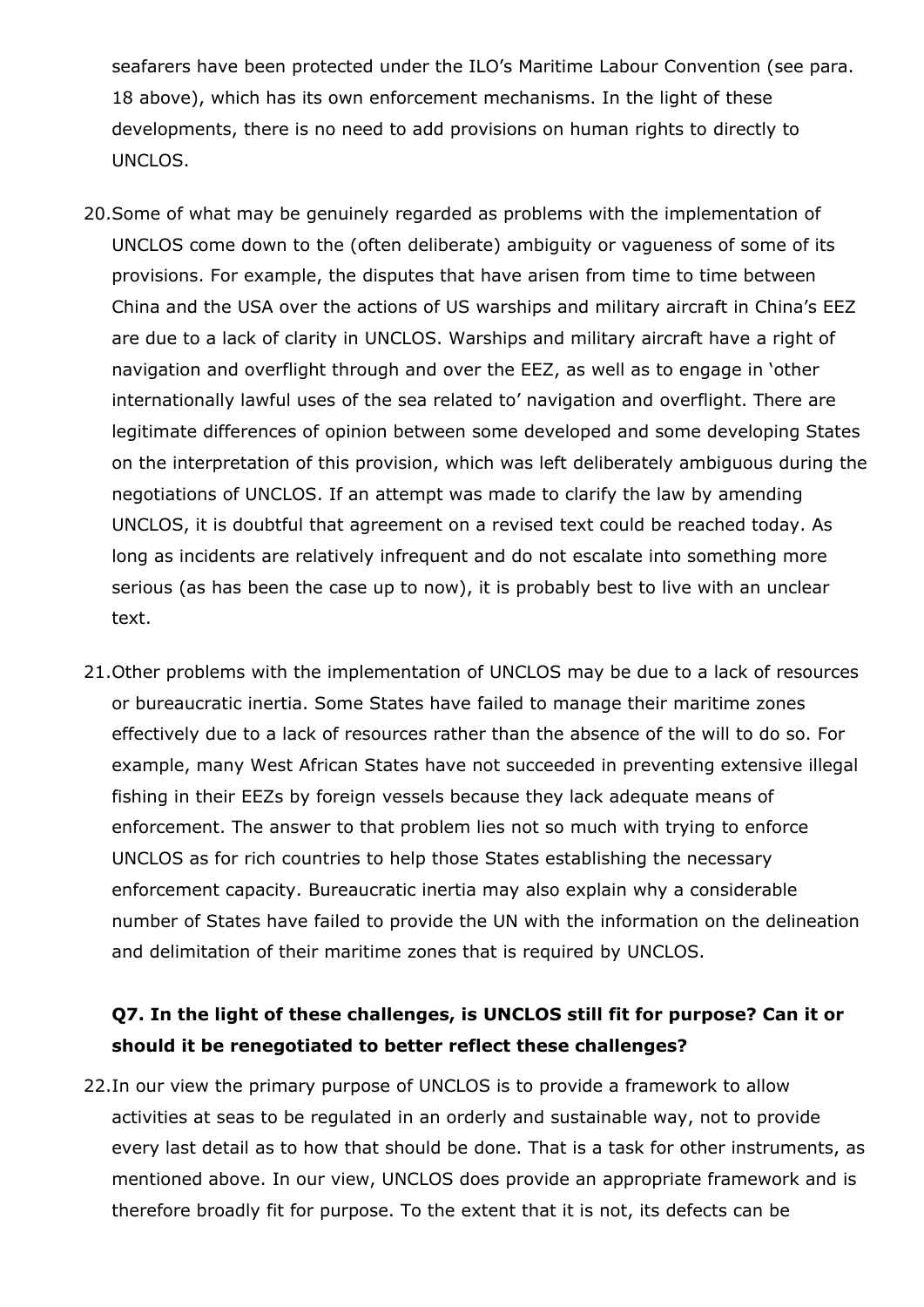addressed through the mechanisms for its development that were outlined in para. 8 above and the amendment or conclusion of other treaties, rather than through its renegotiation. Indeed, we believe that it would be a serious mistake to try to renegotiate UNCLOS. The negotiations that led to UNCLOS were lengthy (1967-1982), tortuous and challenging. There is no evidence that a renegotiation of UNCLOS would be any easier today. Indeed, it is likely to be more difficult. China has become more powerful and assertive, and the USA and Russia no longer share an identity of interest on many issues that the USA and then Soviet Union had during the negotiation of UNCLOS. Even if a majority of States parties agreed to a renegotiation (which is doubtful), there is no certainty that agreement would be reached on a renegotiated text; and, even if was, that it would attract enough ratifications for its timely entry into force. In the meantime, the certainty and legitimacy of the existing text would be severely undermined.

#### **Summary**

The main achievements of UNCLOS have been to: (1) establish a stable framework for regulating activities at sea through rules delineating and defining various maritime zones, something that had never previously existed in the law of the sea; (2) provide a regime for regulating the mining of minerals from the seabed beyond national jurisdiction; (3) attract near-universal participation; (4) act as a catalyst for the adoption of large number of other treaties relating to the sea, particularly as regards shipping, fisheries, protection of the marine environment and criminal activity on the high seas; (5) contain a system for the compulsory settlement of disputes relating to UNCLOS, which is being regularly used; and (6) be sufficiently flexible to allow UNCLOS to develop without resort to its cumbersome formal amendment procedures.

Challenges to the law of the sea, such as climate change and human rights, are being addressed in other fora. There is no need to duplicate this work, and no reason to suppose that if provisions on these matters were added to UNCLOS, they would lead to any more effective action. More generally, it would be a mistake to try to renegotiate UNCLOS to clarify current provisions that are ambiguous or unclear or to add provisions to meet new challenges. There is no guarantee that agreement on a revised text of UNCLOS could be reached, or in the unlikely event that it was, that it would attract the level of support that the present text enjoys. In the meantime, the certainty and legitimacy of that text would risk being undermined.